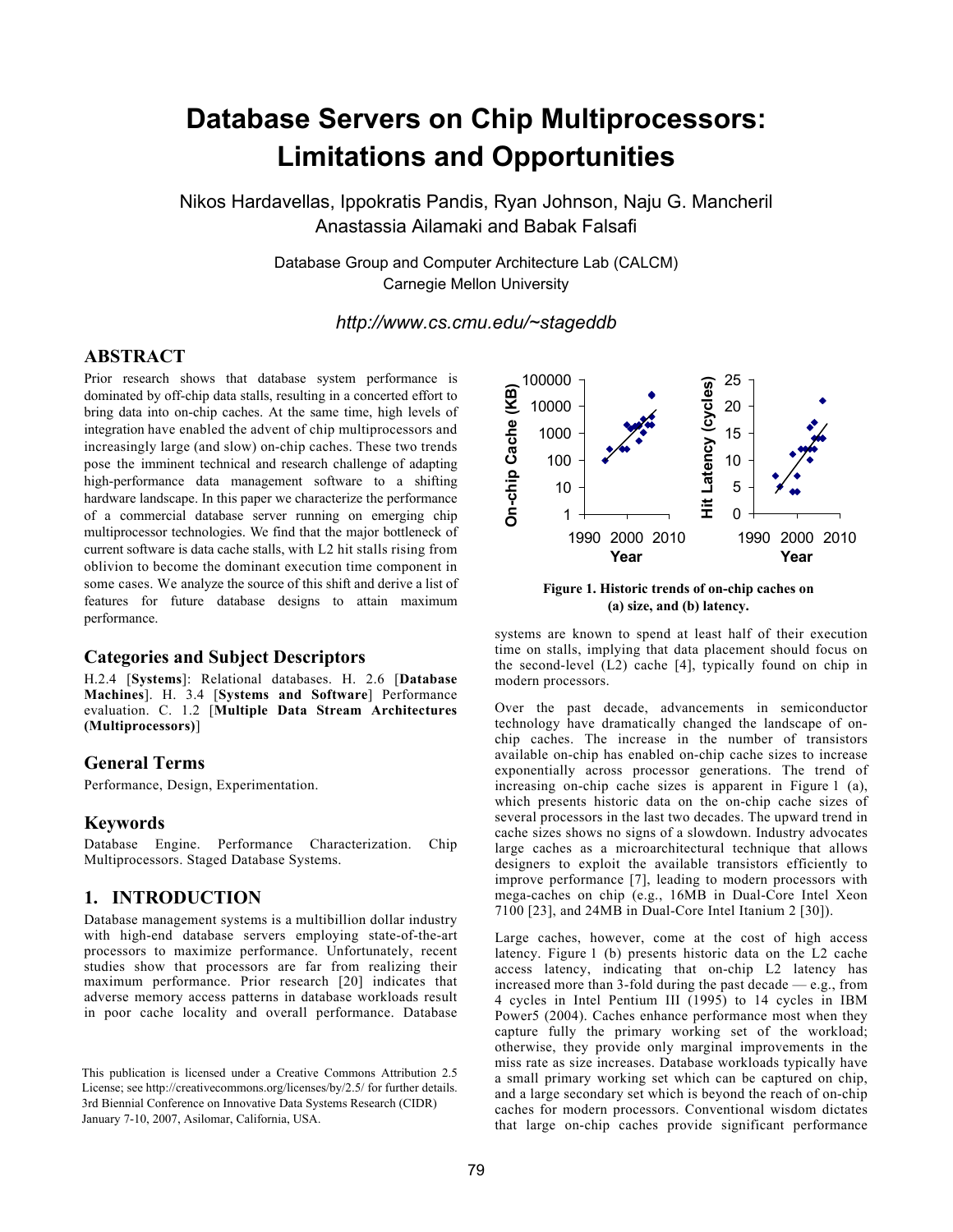benefits as they eliminate off-chip memory requests. In reality, a large cache may degrade the performance of database workloads because the cache's high latency slows the common case (cache hits) and introduces stalls in the execution, while the additional capacity fails to lower the miss rate enough to compensate.

Over the past decades, microprocessor designs focused primarily on tolerating stalls by exploiting instruction-level parallelism (ILP). The resulting wide-issue out-of-order (OoO) processors overlap both computation and memory accesses, but fall short of realizing their full potential when running database workloads. Database workloads exhibit large instruction footprints and tight data dependencies that reduce instruction-level parallelism and incur data and instruction transfer delays  $\begin{bmatrix} 4 \\ 21 \end{bmatrix}$ . Thus, increasingly aggressive OoO techniques yield diminishing returns in performance, while their power dissipation is reaching prohibitive levels [7]. The shortcomings of out-of-order processors, along with the continued increase in the number of transistors available on chip, have encouraged most vendors to integrate multiple processors on a single chip, instead of simply increasing the complexity of individual cores. The resulting chip multiprocessor (CMP) designs may affect data stalls through promoting on-chip data sharing across cores and increasing contention for shared hardware resources.

In this paper we investigate the performance of database workloads on modern CMPs and identify data cache stalls as a fundamental performance bottleneck. Recent work in the database community [3, 4, 21] attributes most of the data stalls to off-chip memory accesses. In contrast to prior work, our results indicate that the current trend of increasing L2 latency intensifies stalls due to L2 hits<sup>1</sup>, shifting the bottleneck from off-chip accesses to on-chip L2 hits. Thus, merely bringing data on-chip is no longer enough to attain maximum performance and sustain high throughput. Database systems must also optimize for L1D locality.

In this study we recognize that chip multiprocessor designs follow two distinct schools of thought, and present a taxonomy of processor designs and DBMS workloads to distinguish the various combinations of workload and system configuration. We divide chip multiprocessors into two "camps." The *fat camp* employs wide-issue out-of-order processors and addresses data stalls by exploiting instruction-level parallelism (e.g., Intel Core Duo [1], IBM Power 5 [16]). The *lean camp* employs heavily multithreaded in-order processors to hide data stalls across threads by overlapping data access latencies with useful computation (e.g., Sun UltraSparc T1 [17]). Even though LC is heavily multithreaded, it is a much simpler hardware design than the complex out-of-order FC. We divide database applications into *saturated* workloads, in which idle processors always find an available thread to run, and *unsaturated* workloads, in which processors may not always find threads to run, thereby exposing data access latencies. We characterize the performance of each database workload and system configuration pair within the taxonomy through cycleaccurate full-system simulations using FLEXUS [11] of OLTP (TPC-C) and DSS (TPC-H) workloads on a commercial DBMS. Our results indicate that:

• High on-chip cache latencies shift the data stall component from off-chip data accesses to L2 hits, to the point where up to 35% of the execution time is spent on L2 hit stalls for our workload and CMP configurations.

- Increasing the L2 cache size from 4MB to 26MB reduces throughput by up to 30%. In comparison, increasing the cache size while keeping the L2 hit latency constant yields nearly 2x speedup due to lower miss rates.
- High levels of on-chip core integration increase L2 hit rates, improving performance by 12-15% and increasing the relative contribution of L2 hit stalls to 10% and 25% of execution time, respectively, for DSS and OLTP.
- The combined effects of high L2 latency and on-chip core integration increase the contribution of L2 hit stalls on execution time by a factor of 5 for DSS and a factor of 7 for OLTP over traditional symmetric multiprocessors, explaining the observed departure from prior research findings.
- Conventional DBMS hide stalls only in one out of four combinations of chip designs and workloads. Despite the significant performance enhancements that stem from chip-level parallelism, the fat camp still spends 46-64% of execution time on data stalls. The lean camp efficiently overlaps data stalls when executing saturated workloads, but exhibit up to 70% longer response times than the fat camp for unsaturated workloads.
- To hide stall time when executing DBMS across the entire spectrum of workloads and systems, the software must improve both L1D reuse/locality and exhibit high threadlevel parallelism across and within queries and transactions. Data locality helps eliminate stalls independent of workload type. Increased parallelism helps exploit the abundance of on-chip thread and processor execution resources when the workload is not saturated.

The remainder of this document is structured as follows. Section 2 proposes a taxonomy of chip multiprocessor technologies and workloads. Section 3 presents our experimental methodology and Section 4 analyzes the behavior of a commercial database server on chip multiprocessors, as a function of hardware designs and workloads. Section 5 discusses the effects of hardware parameters on data stalls. Section 6 discusses software techniques to enhance parallelism and reduce the L2 hit stall component. Finally, Section 7 presents related work, and Section 8 concludes.

# **2. CMP CAMPS AND WORKLOADS**

In this section we propose a taxonomy of chip multiprocessor technologies and database workloads and analyze their characteristics. To our knowledge, this is the first study to provide an analytic taxonomy of the behavior of database workloads in such a diverse spectrum of current and future chip designs. A recent study [10] focuses on throughput as the primary performance metric to compare server workload performance across chip multiprocessors with varying processor granularity, but has stopped short of a detailed performance characterization and breakdown of where time is spent during execution. Through a series of simulations we find that the behavior of database systems varies as a function of hardware and workload type, and that conventional database systems fail to provide high performance across the entire spectrum. The taxonomy enables us to concentrate on each segment separately and derive a list of features a database system should support.

We refer to the time spent by the processor accessing a cache block that missed in L1D but was found in L2 as "L2 hit stalls".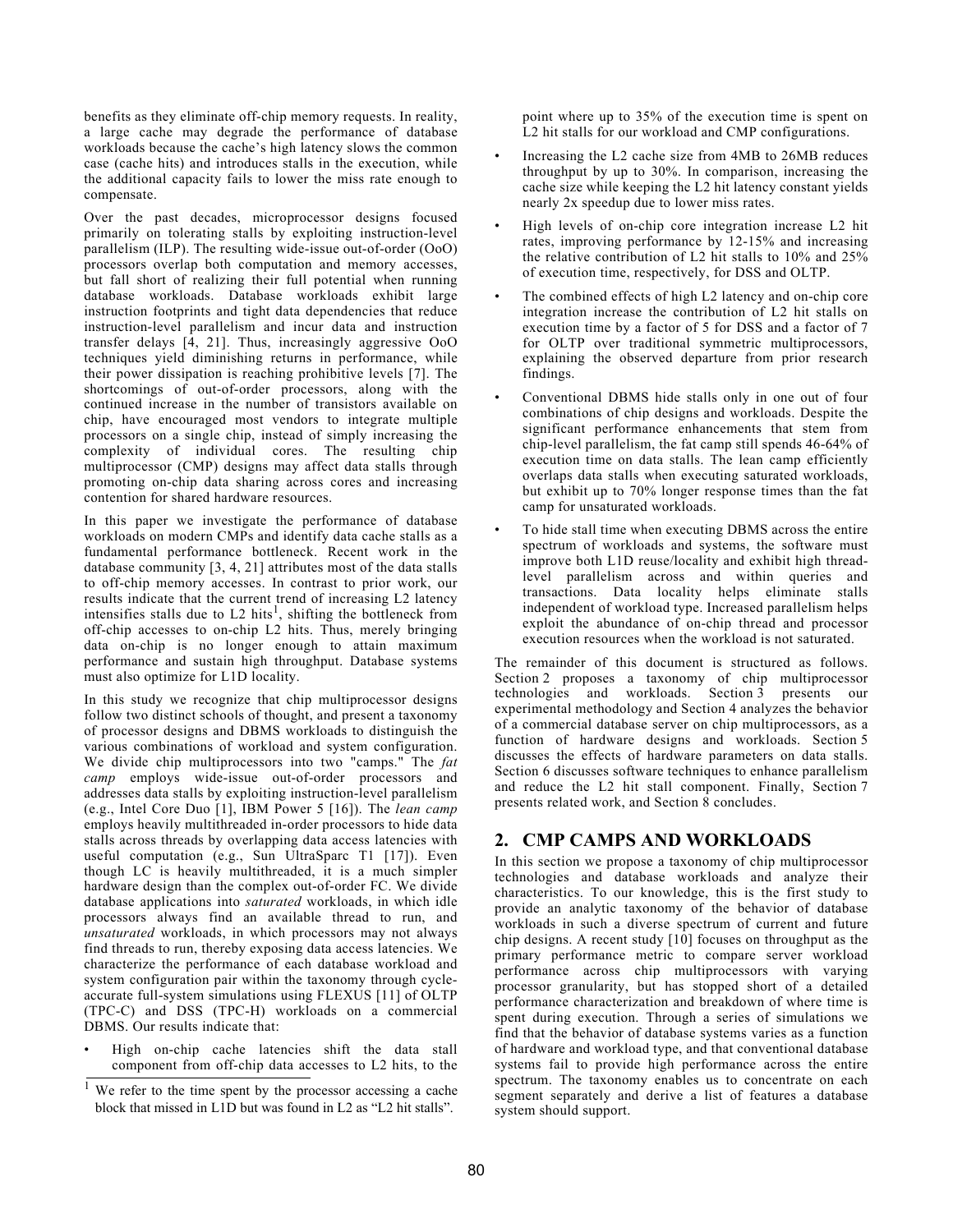| <b>Core Technology</b>  | Fat Camp (FC)               | Lean Camp (LC)             |
|-------------------------|-----------------------------|----------------------------|
| <b>Issue Width</b>      | Wide $(4+)$                 | Narrow $(1 \text{ or } 2)$ |
| <b>Execution Order</b>  | Out-of-order                | In-order                   |
| <b>Pipeline Depth</b>   | Deep $(14 + \text{stages})$ | Shallow (5-6 stages)       |
| <b>Hardware Threads</b> | Few $(1-2)$                 | Many $(4+)$                |
| <b>Core Size</b>        | Large (3 x LCsize)          | Small (LC size)            |

**Table 1. Chip multiprocessor camp characteristics.**

#### **2.1 Fat Camp vs. Lean Camp**

Hardware vendors adopt two distinct approaches to chip multiprocessor design. One approach uses cores that target maximum single-thread performance through sophisticated out-of-order execution and aggressive speculation (fat-camp or FC). Representative chip multiprocessors from this camp include Intel Core Duo [1] and IBM Power5 [16]. The second approach favors much simpler designs with cores that support many thread contexts<sup>1</sup> in hardware (lean-camp or LC). Such cores overlap stalls in a given thread with useful computation by other threads. Sun UltraSPARC T1 [17] and Compaq Piranha [5] fall into this camp. Table 1 summarizes the characteristics of each technology camp.

Integrating multiple cores on a chip multiprocessor exhibits similar effects within each camp (e.g., increase in shared resource contention). In this paper we study the increasing performance differences between fat and lean camps when running identical database workloads, assuming that both camps are supported by the same memory hierarchy. Thus, it suffices to analyze the characteristics of each camp by focusing on the characteristics of the different core technologies within each camp.

Because LC cores are heavily multithreaded, we expect them to hide stalls efficiently and provide high and scalable throughput when there is enough parallelism in the workload. However, when the workload consists of a few threads, the LC cores cannot find enough threads to overlap stalls, leaving long data access latencies exposed. On the other hand, the FC cores are optimized for single-thread performance through wide pipelines that issue/complete multiple instructions per cycle, and out-of-order speculative execution. These features exploit instruction-level parallelism within the workload to hide stalls.

Thus, we expect LC cores to outperform FC cores when there is enough parallelism in the workload, even with much lower single-thread performance than that of an FC core. However, when the workload consists of few threads, we expect the response time of the single-thread optimized FC cores to be significantly lower than the corresponding response time of their LC counterparts.

In addition to the performance differences when comparing single cores, an LC CMP can typically fit three times more cores in one chip than an FC CMP, resulting in roughly an order of magnitude more hardware contexts in the same space. In this paper we do not apply constraints on the chip area. Keeping a constant chip area would favor the LC camp because it would have a larger on-chip cache than the FC



**Figure 2. Unsaturated vs. saturated workloads.**

camp, allowing LC to attain even higher performance in heavily multithreaded workloads, because LC is able to hide L2 stalls through multithreading.

#### **2.2 Unsaturated vs. Saturated Workloads**

Database performance varies with the number of requests serviced. Our unsaturated workload highlights single-thread performance by assigning one worker thread per query (or transaction) it receives. A conventional DBMS can increase the parallelism through partitioning, but in the context of this paper we can treat this as having multiple clients (instead of threads). As explained in Section 6.1, the reader should also keep in mind that not all query plans are trivially parallelizable.

We observe that the performance of a database application falls within one of two regions, for a given hardware platform, and characterize the workload as unsaturated or saturated. A workload is unsaturated when processors do not always find threads to run. As the number of concurrent requests increases, performance improves by utilizing otherwise idle hardware contexts. Figure 2 illustrates throughput as a function of the number of concurrent requests in the system when running TPC-H queries on a commercial DBMS on a real 4-core IBM Power5 (FC) server. Increasing the number of concurrent requests eventually results in a saturated workload, where there are always available threads for idle processors to run. Peak performance occurs at the beginning of the saturated region; increasing the number of concurrent requests too far overwhelms the hardware, reducing the amount of useful work performed by the system and lowering performance.

# **3. EXPERIMENTAL METHODOLOGY**

We use FLEXUS [11] to provide accurate simulations of chip multiprocessors and symmetric multiprocessors running unmodified commercial database workloads. FLEXUS is a cycle-accurate full-system simulator that simulates both userlevel and operating system code. We use the SimFlex statistical sampling methodology [28]. Our samples are drawn over an interval of 10 to 30 seconds of simulated time (as observed by the operating system in functional simulation) for OLTP, and over the complete workload execution for DSS. We show 95% confidence intervals that target  $\pm 5\%$  error on change in performance, using paired measurement sampling. We launch measurements from checkpoints with warmed caches and branch predictors, then run for 100,000 cycles to warm queue and interconnect state prior to collecting measurements of 50,000 cycles. We use the aggregate number

<sup>&</sup>lt;sup>1</sup> We refer to hardware threads as "hardware contexts" to distinguish them from software (operating system) threads.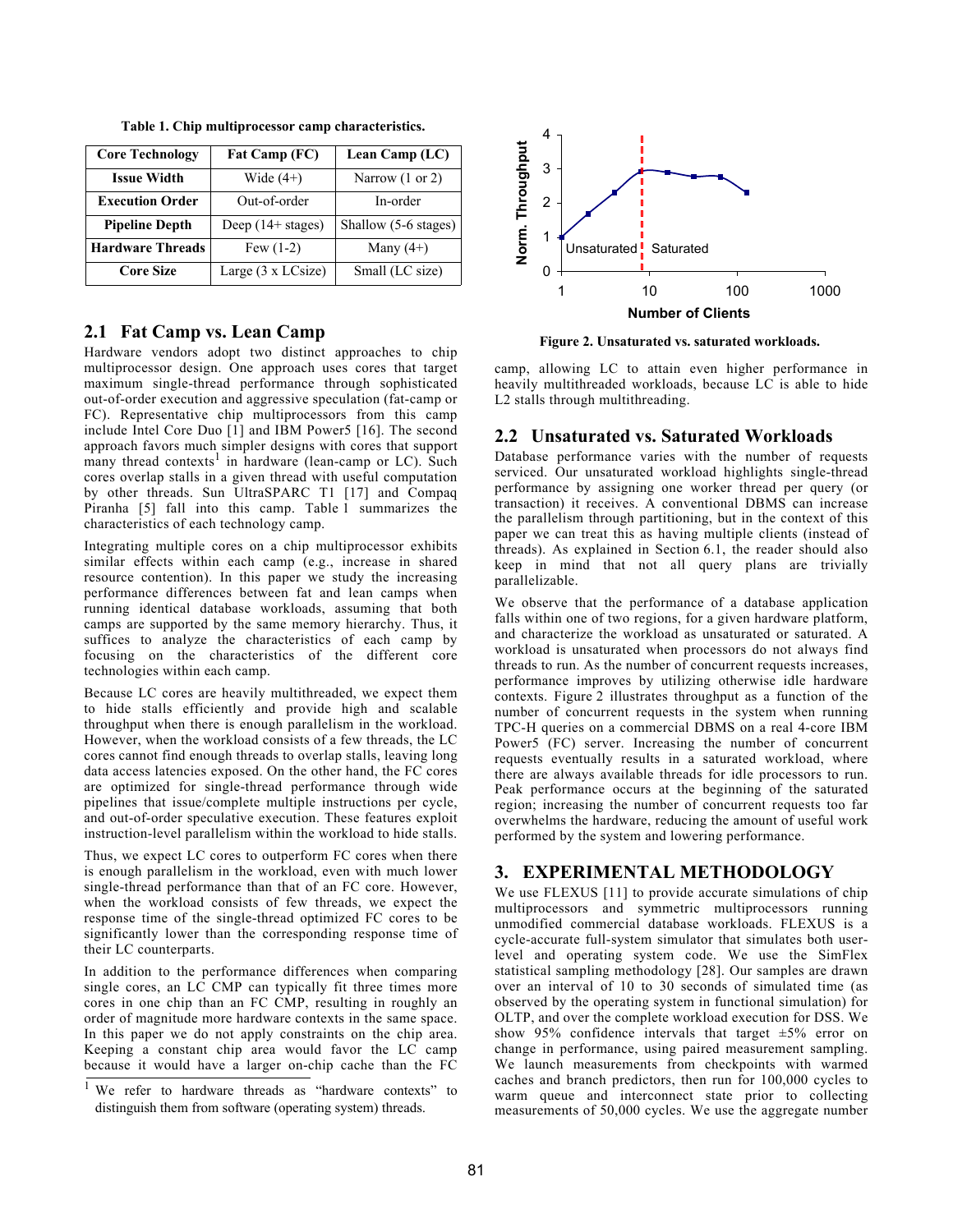

#### **Figure 3. FLEXUS validation using the saturated DSS workload.**

of user instructions committed per cycle (i.e., committed user instructions summed over the simulated processors divided by total elapsed cycles) as our performance metric, which is proportional to overall system throughput [28].

We characterize the performance of database workloads on an LC CMP and an FC CMP with the UltraSPARC III instruction set architecture running the Solaris 8 operating system. The LC CMP employs four 2-issue superscalar in-order cores. The LC cores are 4-way multithreaded, for a total of 16 hardware contexts on the LC CMP. The hardware contexts are interleaved in round-robin fashion, issuing instructions from each runnable thread in turn. When a hardware context stalls on a miss it becomes non-runnable until the miss is serviced. In the meantime, the LC core executes instructions from the remaining contexts.

The FC CMP employs four aggressive out-of-order cores that can issue four instructions per cycle from a single hardware context. The two CMP designs have identical memory subsystems and clock frequencies and feature a shared on-chip L2 cache with size that ranges from 1MB to 26MB.

We estimate cache access latencies using Cacti 4.2 [29]. Cacti is an integrated cache access time, cycle time, area, leakage, and dynamic power model. By integrating all these models together, cache trade-offs are all based on the same assumptions and, hence, are mutually consistent. In some experiments we purposefully vary the latency of caches beyond the latency indicated by Cacti to explore the resulting impact on performance or to obtain conservative estimates.

Our workloads consist of OLTP (TPC-C) and DSS (TPC-H) benchmarks running on a commercial DBMS. The saturated OLTP workload consists of 64 clients submitting transactions on a 100-warehouse database. The saturated DSS workload consists of 16 concurrent clients running four queries from the TPC-H benchmark, each with random predicates. We select the queries as follows [24]: Queries 1, 6 are scan-dominated, Query 16 is join-dominated and Query 13 exhibits mixed behavior. To achieve practical simulation times we run the queries on a 1GB database. We corroborate recent research that shows that varying the database size does not incur any microarchitectural behavior changes [24]. Unsaturated workloads use the above methodology running only a single client, with intra-query parallelism disabled to highlight single-thread performance. We tune both the OLTP and DSS



**Figure 4. (a) Response time and (b) throughput of LC normalized to FC.**

workloads to minimize I/O overhead and maximize CPU and memory system utilization.

We validate FLEXUS by comparing against an IBM OpenPower720 server that runs the same workloads. We calculate the cycles per instruction (CPI) on OpenPower720 by extracting Power5's hardware counters through pmcount [2], post-processing the raw counters using scripts kindly provided by IBM, and comparing the results with a FLEXUS simulation that approximates the same IBM server. Figure 3 presents the absolute CPI values and their respective breakdowns. The overall simulated CPI is within 5% of the measured CPI for both OLTP and DSS workloads. The computation component for OpenPower720 is 10% higher, which we attribute to Power5's instruction grouping and cracking overhead. The data stall component is 15% higher for FLEXUS due to the absence of a hardware prefetcher mechanism.

Prior research [26] measures the impact of hardware prefetching on the performance of OLTP and DSS workloads and finds that even complex hardware prefetchers that subsume stride prefetchers yield less than 10% performance improvement for OLTP workloads, while their impact on scandominated DSS queries is statistically insignificant. Joinbound queries do see as much as 50% improvement, but contribute relatively little to total execution time in our DSS query mix. Even if a stride prefetcher could match the performance improvements of [26], we estimate that the performance improvement due to a stride prefetcher on our OLTP workload will be less than 10%, while the performance improvement on our scan-dominated DSS workload will be less than 20%. Furthermore, employing a stride prefetcher will not change the performance trends that are the focus of this paper.

#### **4. DBMS PERFORMANCE ON CMPS**

In this section we characterize the performance of both CMP camps on a commercial DBMS running unsaturated and saturated DSS and OLTP workloads. For unsaturated workloads the performance metric of interest is response time, while for saturated workloads the performance metric of interest is throughput. Figure 4 (a) presents the response time of the LC CMP normalized to the FC CMP when running unsaturated (single-thread) workloads. Figure 4 (b) presents the throughput of the LC CMP normalized to the throughput of the FC CMP when running saturated workloads.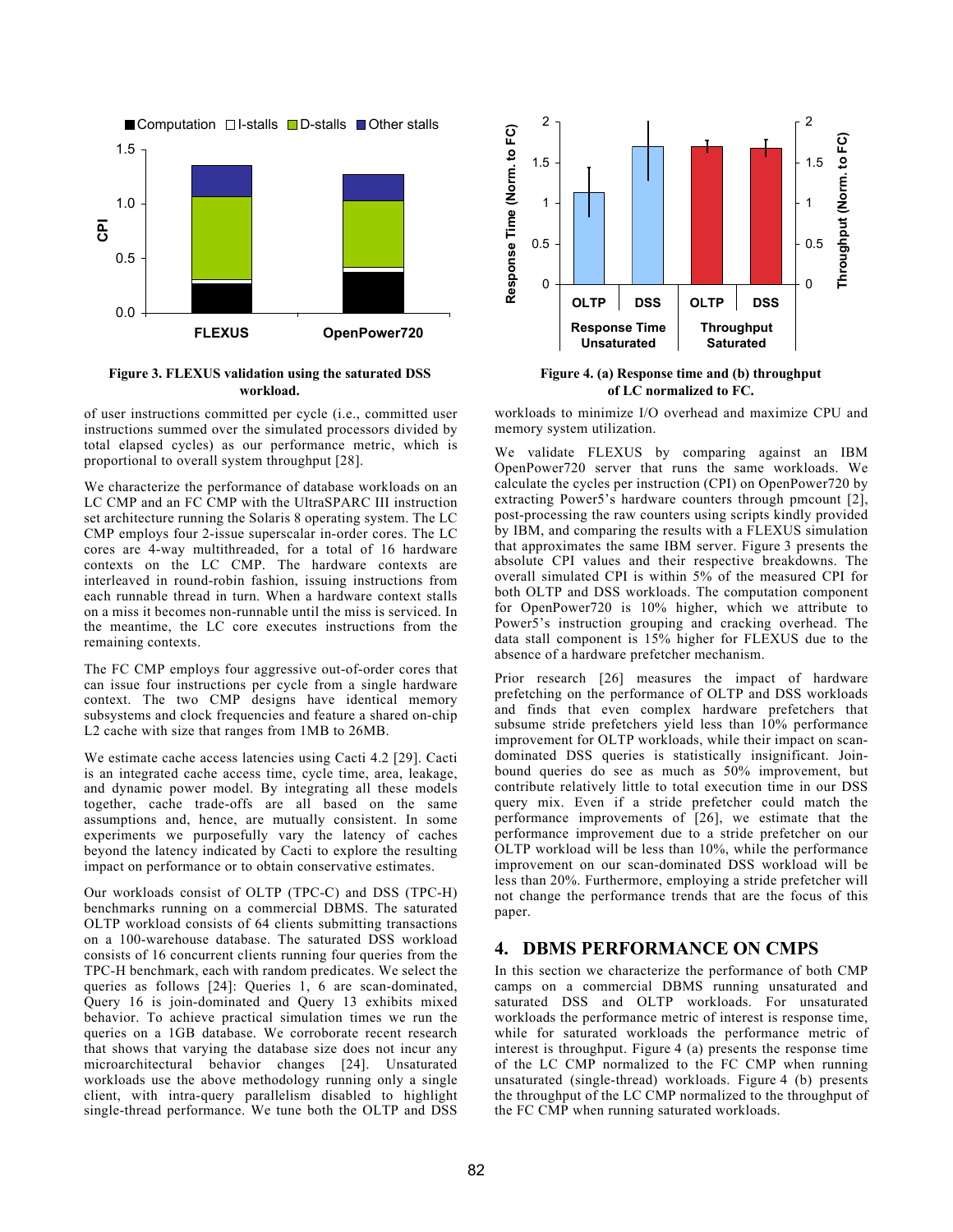

**Figure 5. Breakdown of execution time**

The LC CMP suffers up to 70% higher response times than FC when running unsaturated (single-thread) DSS workloads and up to 12% higher when running unsaturated OLTP workloads, corroborating prior results [21]. The performance difference between FC and LC on unsaturated OLTP workloads is narrower due to limited ILP. Even though FC exhibits higher single-thread performance than LC, the LC CMP achieves 70% higher throughput than its FC counterpart when running saturated workloads (Figure 4 b).

Figure 5 shows the execution time breakdown for each camp and workload combination. Although we configure the CMPs with an unrealistically fast 26MB shared L2 cache, data stalls dominate execution time in three out of four cases. While FC spends 46% - 64% of execution time on data stalls, LC spends at most 13% of execution time on data stalls when running saturated workloads, while spending 76-80% of the time on useful computation. The multiple hardware contexts in LC efficiently overlap data stalls with useful computation, thereby allowing LC to significantly outperform its FC counterpart on saturated workloads.

Despite prior work [4] showing that instruction stalls often dominate memory stalls when running database workloads, our CMP experiments indicate that data stalls dominate the memory access component of the execution time for all workload/camp combinations. Both camps employ instruction stream buffers [15], a simple hardware mechanism that automatically initiates prefetches to successive instruction cache lines following a miss. Our results corroborate prior research [21] that demonstrates instruction stream buffers efficiently reduce instruction stalls. Because of their simplicity, instruction stream buffers can be employed easily by the majority of chip multiprocessors, thus we do not further analyze instruction cache performance.

We conclude that the abundance of threads in saturated workloads allows LC CMPs to hide data stalls efficiently. The multiple hardware contexts available on the LC CMP allow it to perform useful computation while some of the contexts are stalled on long latency data access operations, thereby improving overall throughput. In contrast, the FC CMP fails to utilize fully its hardware resources because database workloads exhibit limited ILP. FC processors would also benefit from multithreaded operation, but their complexity limits the number of hardware contexts they can employ. Our calculations show that each FC core would require more than 15 hardware contexts to fully overlap data stalls, which is infeasible due to the complexity and power implications it entails. Thus, FC CMPs cannot hide data stalls the way context-rich LC CMPs can.

However, we expect that in spite of less than ideal performance on database workloads, FC CMPs will still claim a significant market share due to their unparalleled single-thread performance and optimized execution on a variety of other workloads (e.g., desktop, scientific computing). Thus, database systems must be designed to perform well on both CMP camps, independent of workload type. To maximize performance across hardware and workload combinations, database systems must exhibit high thread-level parallelism across and within queries and transactions, and improve data locality/reuse. Increased parallelism helps exploit the abundance of on-chip thread and processor execution resources when the workload is not saturated. Data locality helps eliminate stalls independent of workload type.

Figure 5 shows that in six out of eight combinations of hardware and workloads, data stalls dominate execution time even with unrealistically fast and large caches. In Section 5 we analyze the data stall component of execution time to identify dominand subcomponents and trends, that will help guide the implementation and optimization of future database software. In the interest of brevity, we analyze data stalls by focusing on saturated database workloads running on FC CMPs, but the results of our analysis are applicable across all combinations of hardware and workloads that exhibit high data stall time.

#### **5. ANALYSIS OF DATA STALLS**

In this section we analyze the individual sub-components of data cache stalls and identify the emerging importance of L2 hit stalls, which account for up to 35% of execution time for our hardware configurations and workloads. This represents a a 7-fold increase in percent of execution time, as compared to traditional symmetric multiprocessors with small caches running the same set of workloads.

Section 5.1 explores the impact of increased on-chip cache sizes on the breakdown of data stalls, both for constant (low) hit latencies and for realisitic latencies provided by Cacti. In Section 5.2 we analyze the impact of integrating multiple cores into a single chip. Finally, in Section 5.3 we study the effects of high levels of on-chip integration by increasing the number of available cores on chip.

# **5.1 Impact of on-chip cache size**

Large on-chip L2 caches can shift the data stall bottleneck in two ways. First, larger caches increase the amount of data stored in the cache, resulting in higher hit rates that shift stalls from memory to L2 hits, thereby increasing the relative importance of L2 hit stalls. Second, rising hit latencies penalize each hit and increase the number of stalls caused by L2 hits without changing the number of accesses to other parts of the memory hierarchy.

Figure 6 (a) presents the impact of increasing cache size on DBMS performance. We simulated both OLTP and DSS workloads on a FC CMP, with cache sizes ranging from 1MB to 26MB. To separate the effect of hit rates from that of hit latencies, we perform two sets of simulations. The upper (dotted) pair of lines shows the performance increase achieved when the hit latency remains fixed at an unrealistically low 4 cycles. The lower (solid) pair of lines shows performance under the more reasonable hit latencies for each cache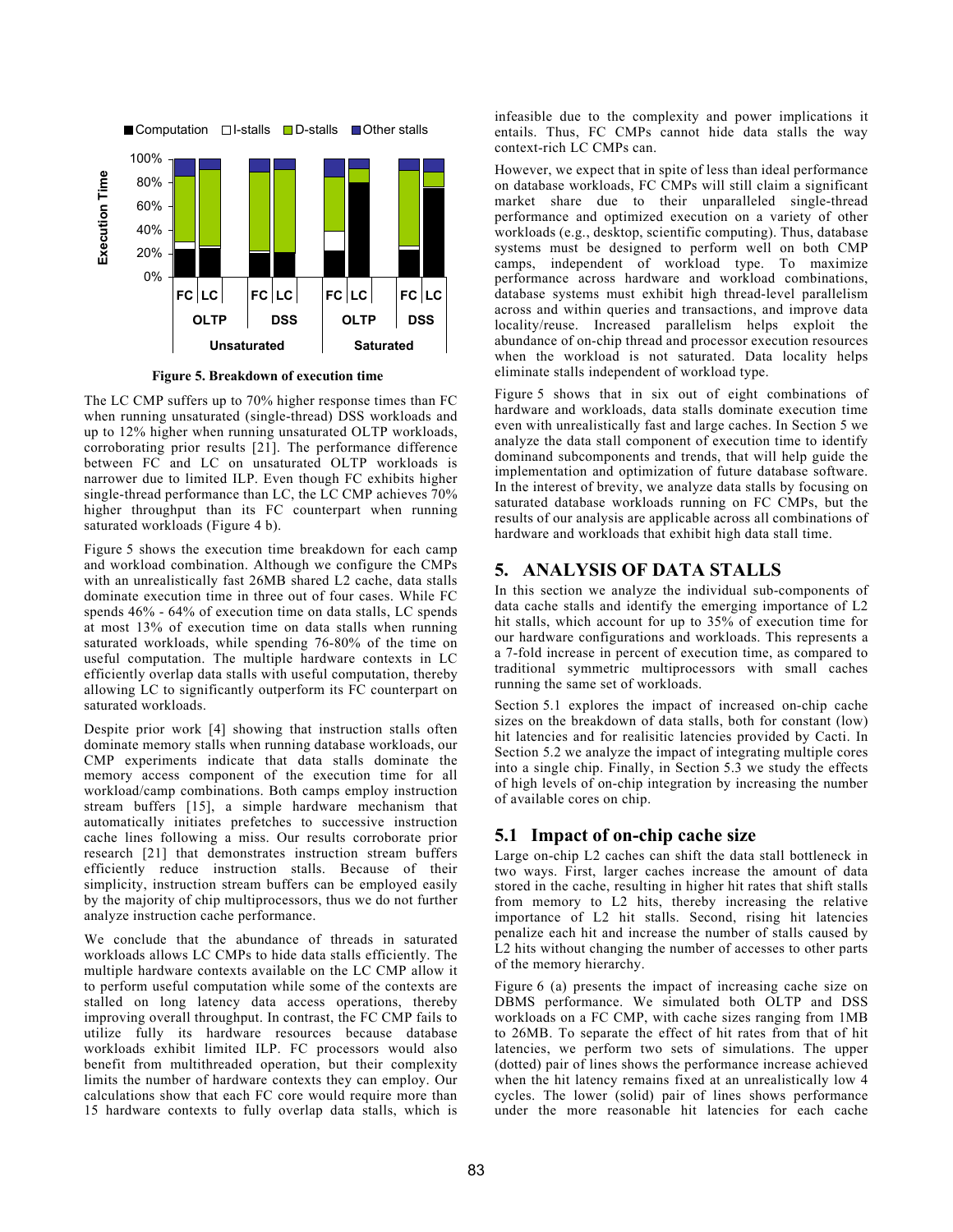

Figure 6. Effect of cache size and latency on (a) throughput, (b) CPI contributions for OLTP, and (c) CPI contributions for DSS

configuration as supplied by Cacti. These estimates are conservative because hit latencies supplied by Cacti are typically lower than the ones achieved in commercial products.

In all cases, increasing the cache size significantly improves performance as more of the primary L2 working set fits in the cache. However, the two sets quickly begin to diverge, even before the cache captures the entire working set (between 8MB and 16MB for our workloads). Even though there is no cycle penalty for increasing L2 sizes in the fixed-latency case, we see diminishing returns because even the biggest cache fails to capture the large secondary L2 working set. In contrast, realistic hit latencies further reduce the benefit of larger caches, and the added delay begins to outweigh the benefits of lower miss rates even before the working set is captured. The adverse effects of high L2 hit latency reduce the potential performance benefit of large L2 caches by up to 2.2x for OLTP and 2x for DSS.

Figure 6 (b) and (c) show the contributions of realistic L2 hit latencies to data stalls and overall CPI for OLTP and DSS respectively. In the fixed-latency case (not shown) the stall component due to L2 hits quickly stabilizes at less than 5% of the total CPI. On the other hand, realistic latencies, are responsible for a growing fraction of the overall CPI, especially in DSS, where they become the single largest component of execution time. The remainder of the CPI increase comes from instruction stalls due to L2 hits, again an artifact of larger (and slower) caches. Instruction stalls due to L2 are especially evident in the OLTP workload, where they account for roughly half of the overall CPI increase.

Increasing cache sizes and their commensurate increase in latency can have dramatic effects on the fraction of time spent on L2 hit data stalls. For our workloads running on a FC CMP we measure a 12-fold increase in time spent in L2 hit stalls when increasing the cache size from 1MB to 26MB; rising hit latencies are responsible for up to 78% of this increase.

# **5.2 Impact of core integration on a single chip**

In this section we study the outcome of integrating multiple processing cores on a single chip. We compare the performance of a commercial database server running OLTP and DSS workloads in two variants of our baseline system: (a) a 4-processor SMP with private 4MB L2 caches at each node, and (b) a 4-core CMP with a single shared 16MB L2.

Figure 7 presents normalized CPI breakdowns for the two systems, with labels indicating the actual CPI. We observe that the performance of the CMP systems is higher. The difference in the performance between the SMP and the CMP systems can be attributed to the elimination of coherence traffic. Data accesses that result in long-latency coherence misses in the SMP system are converted into L2 hits on the shared L2 cache of the CMP and fast L1-to-L1 on-chip data transfers. Thus, the L2 hit stall component of CPI increases by a factor of 7 over the corresponding SMP designs, explaining the disparity of our results as compared to prior research findings [24].

# **5.3 Impact of on-chip core count**

Chip multiprocessors integrate multiple cores on a single chip, which promotes sharing of data through the common L2 cache. At the same time, contention for shared hardware resources my offset some of the benefits of fast on-chip data sharing.

To study the impact of high levels of core integration on chip we simulate saturated OLTP and DSS workloads on a FC chip multiprocessor with a 16MB shared L2 as we increase the number of cores from 4 (the baseline) to 16.

Figure 8 presents the change in performance as the number of processing cores increases. The diagonal line shows linear speedup as a reference. We observe a 9% superlinear increase in throughput at 8 cores for DSS, due to an increase in sharing, after which pressure on the L2 cache adversely affects performance for both workloads. OLTP, in particular, realizes only 74% of its potential linear performance improvement. The pressure on the cache is not due to extra misses — in fact, the L2 miss rate continues to drop due to increased sharing as more cores are added. Rather, physical resources such as cache ports and status registers induce queueing delays during bursts of misses. These correlated misses are especially common in



**Figure 7. Effect of chip multiprocessing on CPI**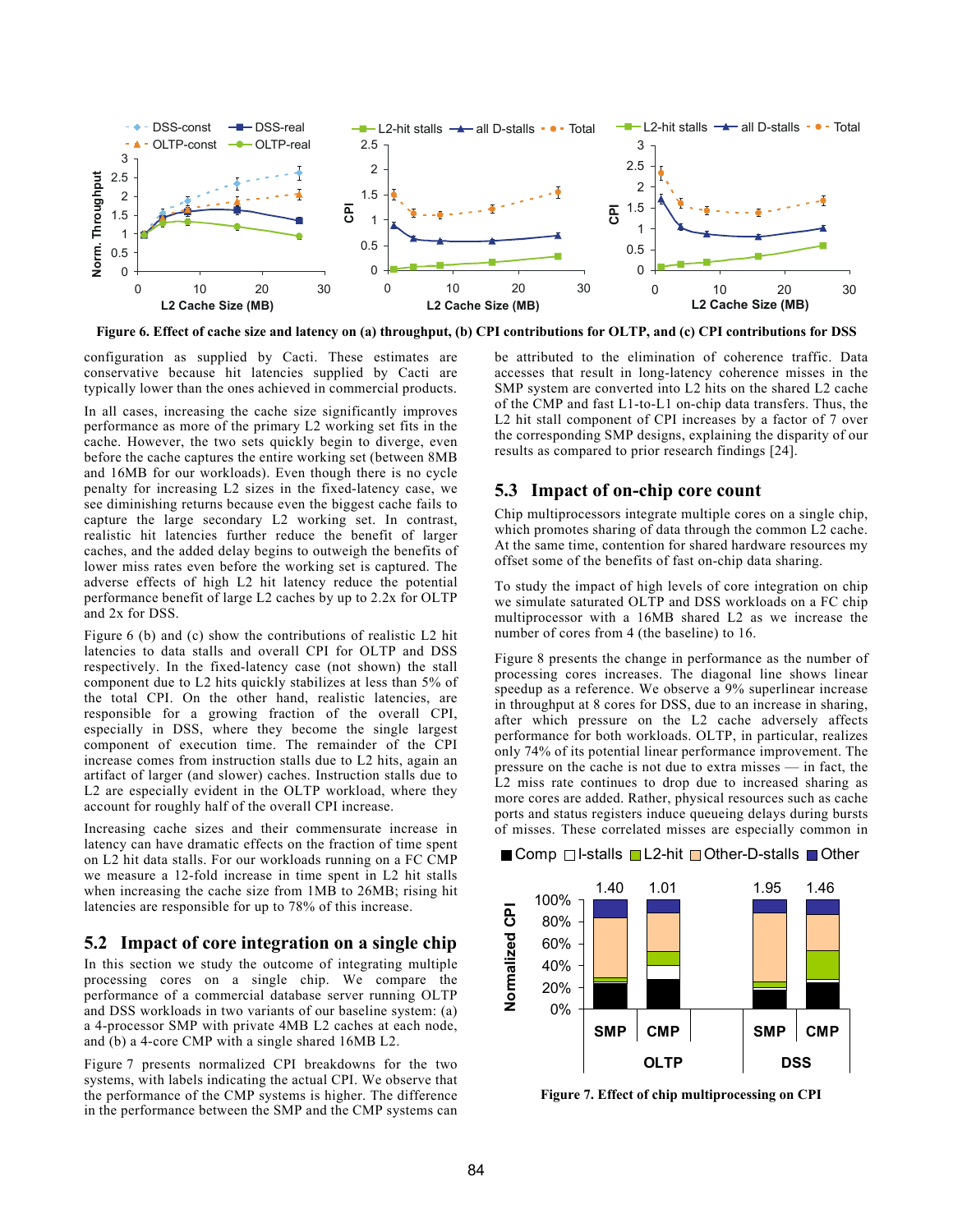

**Figure 8. Effect of CMP core count on throughput**

OLTP and are largely responsible for the sublinear speedup when adding more cores.

#### **5.4 Ramifications**

Our analysis of data stalls and the impact of microarchitectural parameters on L2 hit stalls have several ramifications.

First, the shifting L2 hit bottleneck indicates that simply bringing data on chip no longer suffices to attain maximum performance in database workloads. In the future it will become increasingly important to bring data beyond L2 and closer to L1. The shift arises primarily from the combination of increased L2 hit latencies and the effects of integration; lower miss rates from larger cache sizes contribute much less to this effect.

Second, incorporating large and slow caches on chip can have detrimental effects in the performance of database systems. The best design points of the future might be CMPs that incorporate caches large enough to capture the primary L2 working set but not larger, so they can maintain low hit latencies. This observation runs counter to the conventional wisdom that larger caches are always a good way to use extra transistors [7].

Third, increasing the number of cores that share an on-chip L2 cache does not cause an inordinate number of additional cache misses for database workloads. In fact, these workloads exhibit significant sharing between cores. However, they do cause extra pressure that can reduce performance in spite of the lower miss rate. We expect that future CMP designs will feature specially-designed L2 caches to reduce this pressure, allowing workloads to benefit from the effects of sharing.

#### **6. PARALLELISM AND LOCALITY**

To maximize performance across the full spectrum of workloads and hardware configurations a DBMS must intelligently balance parallelism and locality. Under light load both fat and lean camp systems suffer from idle hardware contexts and exposed data stalls. The database system should try to improve response time by splitting requests into many software threads that exploit the available hardware resources.

#### **6.1 Increasing Parallelism**

Database applications are inherently parallel. A workload consisting of multiple queries or transactions causes the creation of a large number of worker threads to serve the requests, resulting in inter-transaction and -query parallelism. In many cases, individual requests can themselves be broken up into multiple threads to increase the level of parallelism even further. This is particularly useful when the workload is unsaturated, in which case dividing work among more threads can utilize the otherwise idle hardware contexts.

Pipelining and operator-level parallelism [14] divide a query into producer-consumer pairs, which can execute in parallel and reduce overall execution time. Besides increasing parallelism, pipelining and operator-level parallelism also enhance the temporal locality of intermediate data, so they are quickly reused and can be safely discarded afterwards. For example, they allow the DBMS to avoid materializing intermediate results, which consume buffer pool pages and may incur significant I/O overheads when their size grows.

Partitioning, which is orthogonal to operator-level parallelism, divides the input data set into independent subsets that can be processed concurrently. Database tables can be partitioned either vertically or horizontally, depending on the expected access patterns (i.e., queries). A query that accesses a partitioned table may then be divided into a number of independent sub-queries that each operate on part of the partitioned data, thereby improving performance.

However, partitioning is static and complex to set up. Workloads where the types of requests are unknown in advance or fluctuate often gain little from any one partitioning scheme, and cannot be repartitioned easily. Moreover, there always exist queries that a chosen partitioning scheme cannot handle efficiently (e.g., vertical partitioning penalizes queries that access entire rows). Also, some queries and most transactions are not amenable to partitioning, or cannot be fully partitioned. For example, queries that require sorted outputs and read from unsorted inputs must serialize at a sort stage.

#### **6.2 Improving Data Locality**

Saturated LC systems exhibit nearly ideal performance, as they are designed to overlap stalls with useful computation from a pool of eligible threads. On the other hand, saturated FC systems face a significant data stall bottleneck that must be addressed to improve performance. Any technique that reduces data stalls will also improve the performance of unsaturated workloads, independent of hardware configuration.

STEPS [13] schedules threads in transactional workloads explicitly to achieve high instruction locality. Similar techniques may improve data locality. For example, binding producer/consumer threads together on the same core can improve the data locality. Similar to STEPS, the producer could then yield to the consumer whenever it produces enough data to fill L1-D, allowing the consumer to use the data before it is pushed further down the memory hierarchy. The abundance of hardware contexts on lean camp cores also provides interesting opportunities for scheduling, especially in cases where multiple threads access the same data over a short time window.

A growing number of proposals for cache-conscious algorithms [8, 25] and execution have arisen out of the database community. Their goal is to provide cache-friendly access patterns and data structures. MonetDB/X100 [31] uses vectorized processing and column-wise storage to improve both spatial and temporal data locality in query processing.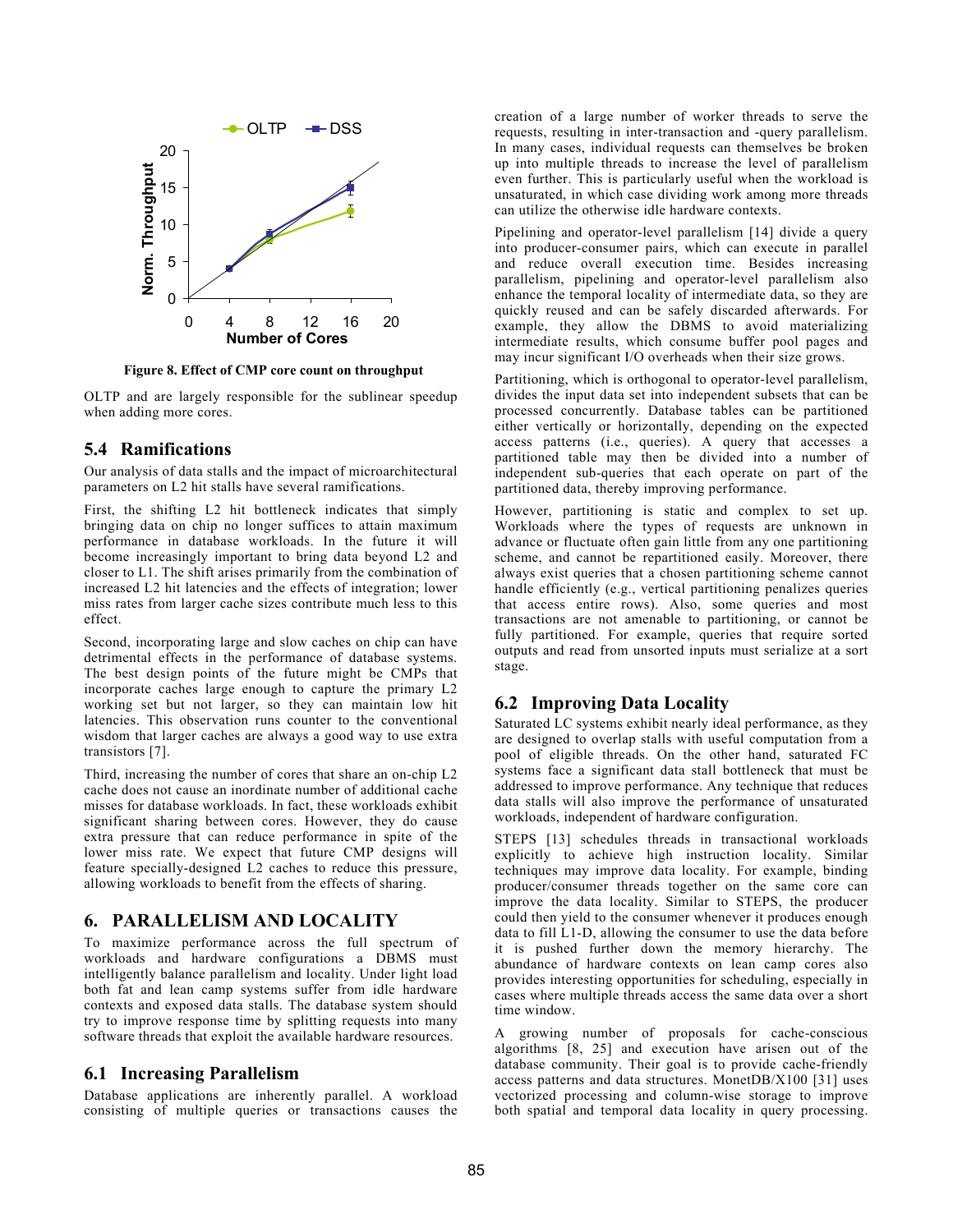PAX [3] restructures the data layout in the disk and memory pages to reduce the number of cache misses. Similarly, [22] proposes a modified (read-only) B+ tree that improves cache behavior. Chilimbi [9] proposes the use of compilers to automatically produce cache-conscious structures.

While these techniques will improve L1 hit rates as well, they do not account for the small L1D sizes and they are still likely to exhibit a large number of L2 accesses which are getting increasingly slow. Historically, these approaches have focused mainly on bringing data on chip, thereby improving L2 hit rates. The shift of data stalls from off-chip accesses to on-chip hits may require re-evaluating these techniques to also improve L1D hit rates.

# **6.3 Staged Database Systems**

Staging is an emerging paradigm in software server design. A staged server processes work in "stages" rather than as monolithic requests. In a staged database system [12, 14], a stage implements one or few similar relational operators and maintains private data and control mechanisms. Incoming requests are decomposed into "packets" and routed to the appropriate stages. The packets indicate the work requested on behalf of the incoming query, and form series of producerconsumer pairs.

Every packet can be scheduled individually, and its execution is decoupled from the others. Thus, staging naturally enhances workload parallelism and can utilize otherwise idling computational resources. As discussed in Section 6.2, besides increasing parallelism, a staged database system may also enhance L1-D locality through explicit scheduling of packets and producer/consumer pairs. The modular design of staged database systems make them an ideal candidate to alleviate the constantly shifting performance bottlenecks without the overhead of completely redesigning the system. We believe staged database systems hold great potential and we are eager to explore the design space.

# **7. RELATED WORK**

Barroso et al. [6] conduct a performance study of OLTP and DSS workloads on a distributed shared memory multiprocessor and conclude that instruction and data locality on OLTP can be captured effectively only by large caches. Our study shows that data stalls dominate the execution time of modern chip multiprocessors even with very large caches, because the dominant stall component then shifts to L2 hits. Barroso et al. [5] compare the performance of the Piranha chip multiprocessor against a single out-of-order processor with similar resources, but do not consider FC core designs for the Piranha chip.

Ranganathan et al. [21] examine the performance of database workloads on shared-memory multiprocessors and identify simple optimizations that improve performance when employed by aggressive out-of-order processors. However this study does not consider lean cores, which outperform their aggressive out-of-order counterparts on saturated workloads despite their low single-thread performance. Lo et al. [19] study the performance of database workloads on simultaneous multithreaded (SMT) processors and show that aggressive wide-issue out-of-order SMT processors can outperform their single-threaded out-of-order counterparts. However, wideissue out-of-order processors with an abundance of hardware contexts are complex designs, and their area and power overhead render them unsuitable for CMP designs that target database workloads. In our study we show that even simple inorder multithreaded processors can outperform aggressive outof-order ones when the database workload exhibits significant thread-level parallelism.

Staged computation is an emerging proposal for the design of software servers. An effort derived from research in the area of operating systems proposed a staged server programming paradigm that divides computation into stages and schedules requests within each stage  $[18]$ . This work improves the cache performance of a Web server and a Publish-Subscribe server by following the proposed server programming paradigm. Welsh et al. in [27] propose a staged event-driven architecture for implementing highly performing internet services. The primary focus in this work is to prevent the resource overcommitment when the demand of the server exceeds the service capacity, and not the memory hierarchy performance, which is the dominant bottleneck for data-intensive applications, such as the database servers. Our philosophy for a staged database system is derived from [12], which outlines the main characteristics of staged database servers.

# **8. CONCLUSIONS**

High levels of integration have enabled the advent of chip multiprocessors and increasingly large (and slow) on-chip caches. These two trends pose new performance challenges to the database community, which is not ready for dramatic shifts in hardware design. This study presented a performance characterization of a commercial database server in a number of representative chip multiprocessor technologies. The simulation results indicate that data cache misses are the performance bottleneck in memory-resident databases, with L2 hit stalls rising from oblivion to become the dominant single execution time component in some cases. We discussed several techniques to reduce the data stall component and derive a list of features for future database designs.

# **9. ACKNOWLEDGMENTS**

We cordially thank Stavros Harizopoulos for his valuable contribution and Debabrata Dash and Tom Wenisch for their feedback and technical support throughout this research effort. Finally, we thank the CIDR reviewers for their valuable feedback in early drafts of this paper. This work was partially supported by grants and equipment from Intel, two Sloan research fellowships, an IBM faculty partnership award, and NSF grants CCR-0205544, CCR-0509356, and IIS-0133686.

# **REFERENCES**

- [1] Intel Corporation. "Intel Core Duo Processor and Intel Core Solo Processor on 65nm Process Datasheet", June 2006.
- [2] IBM Corporation. "Pmcount for Linux on Power Architecture", Sep. 2006.
- [3] A. Ailamaki, D. J. DeWitt, M. D. Hill, and M. Skounakis. "Weaving Relations for Cache Performance". In Proceedings of 27th International Conference on Very Large Data Bases (VLDB), 2001.
- [4] A. Ailamaki, D. J. DeWitt, M. D. Hill, and D. A. Wood. "DBMSs on a Modern Processor: Where Does Time Go?". In Proceedings of the 25th International Conference on Very Large Data Bases (VLDB), 1999.